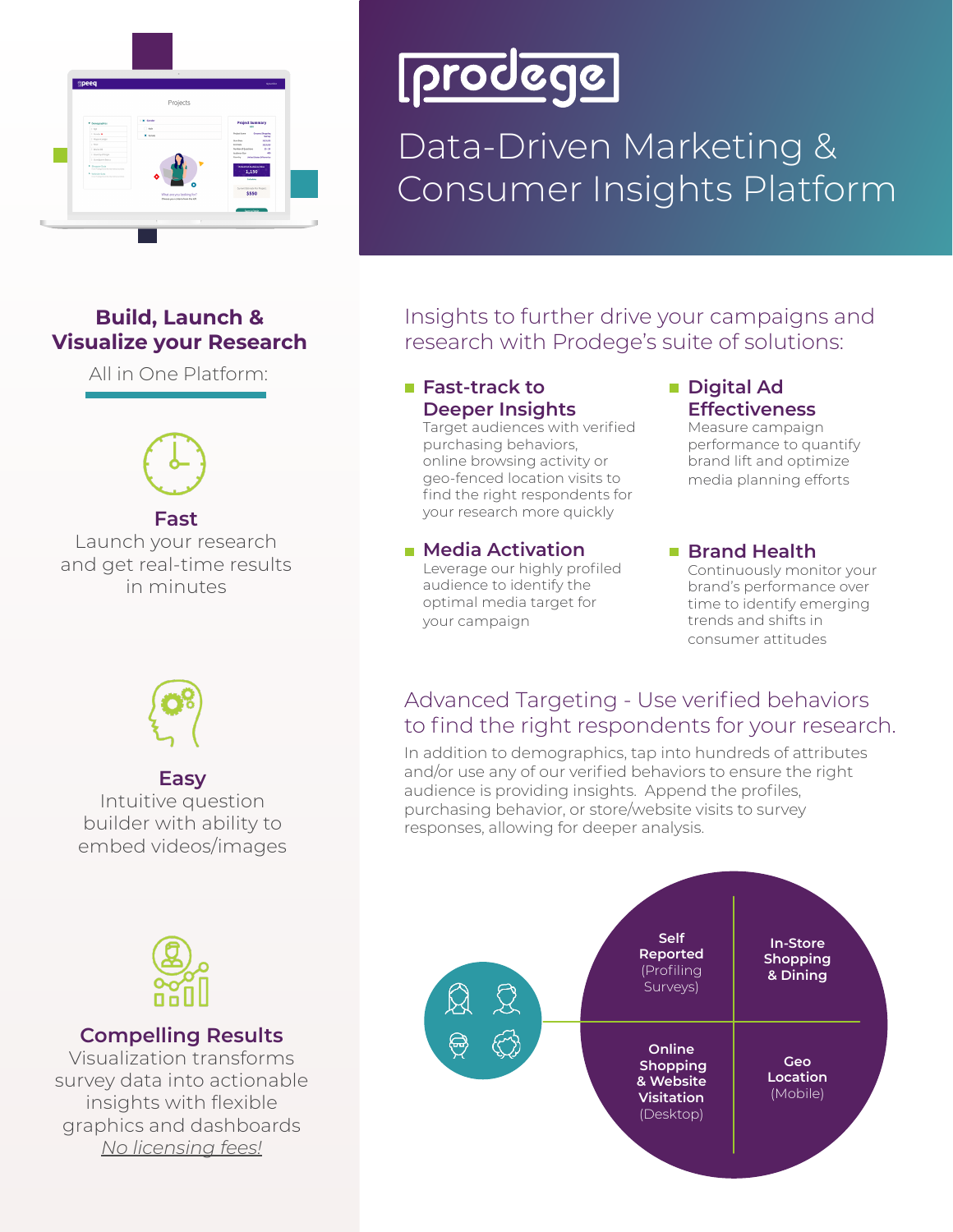

**Almost 1/2 of shampoo purchases are during stock-up trips, building larger baskets in all channels**

**Purchase** 

**Price, value, and trusted brand are key drivers when choosing what shampoo to buy**



**Juice** Milk

Coffee Water Yogurt

**8%**

**10%**

**4%**

**14% 10% 13% 10% 13% 9% 13% 10% 12% 12%**

Sandwich breads

Laundry detergent

#### **Category Needs**



#### **Category Perceptions**

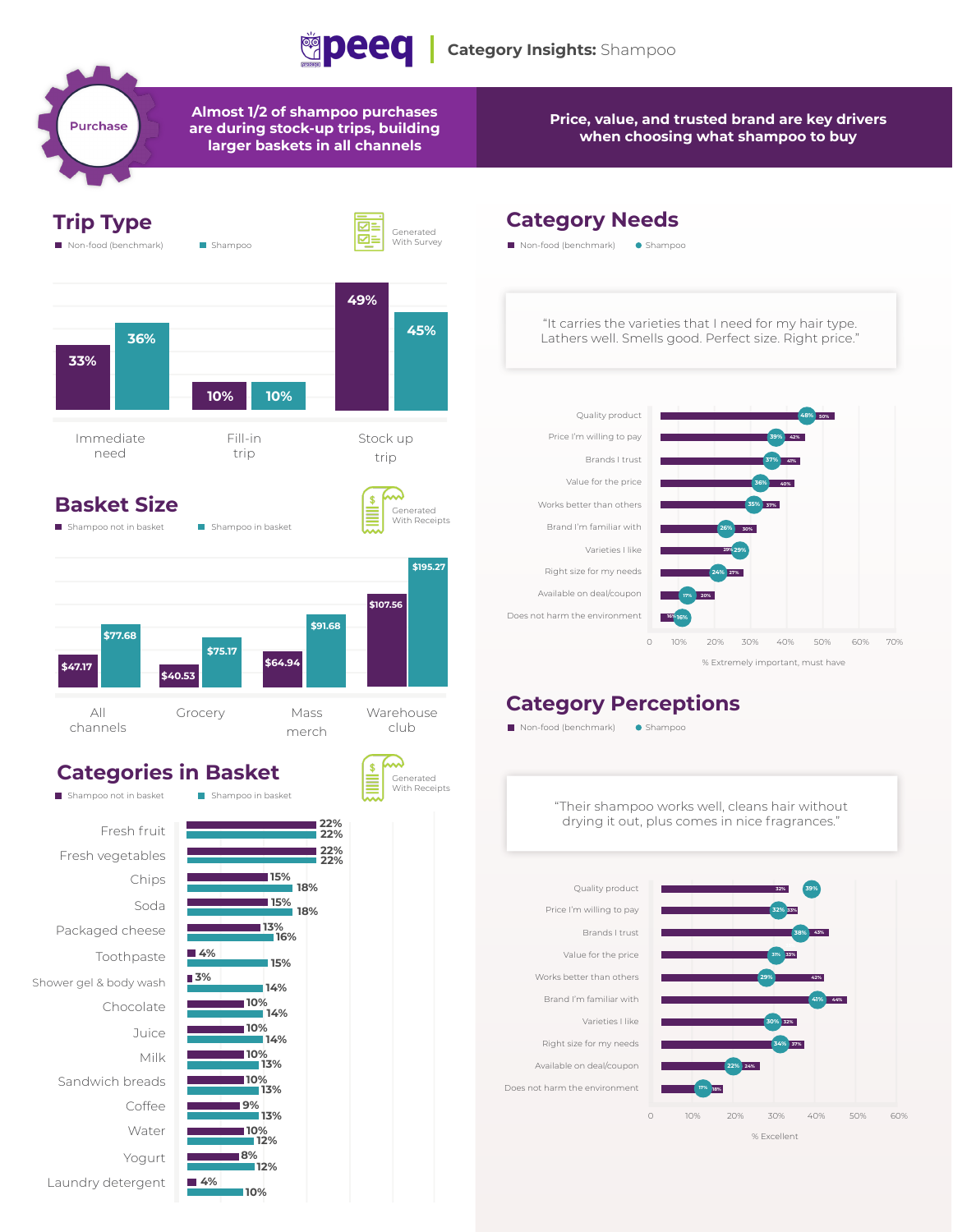

#### **There are a lot of familiar and trusted shampoo brands in the category**

"More eco friendly packaging, less chemicals that are harmful to people and the environment."



#### **Perceptions of non-food's value for the price is declining and shampoo is following this trend**

Non-food Shampoo

"I'm not very picky about shampoo brands. I often just look for good prices or special deals."



Category perception: value for the price (% excellent)

**Brand Insights** Head & Shoulders, which provides a very specific benefit, enjoys strong purchase intent and claimed brand loyalty





#### **Repurchase Intent Claimed Brand Loyalty**